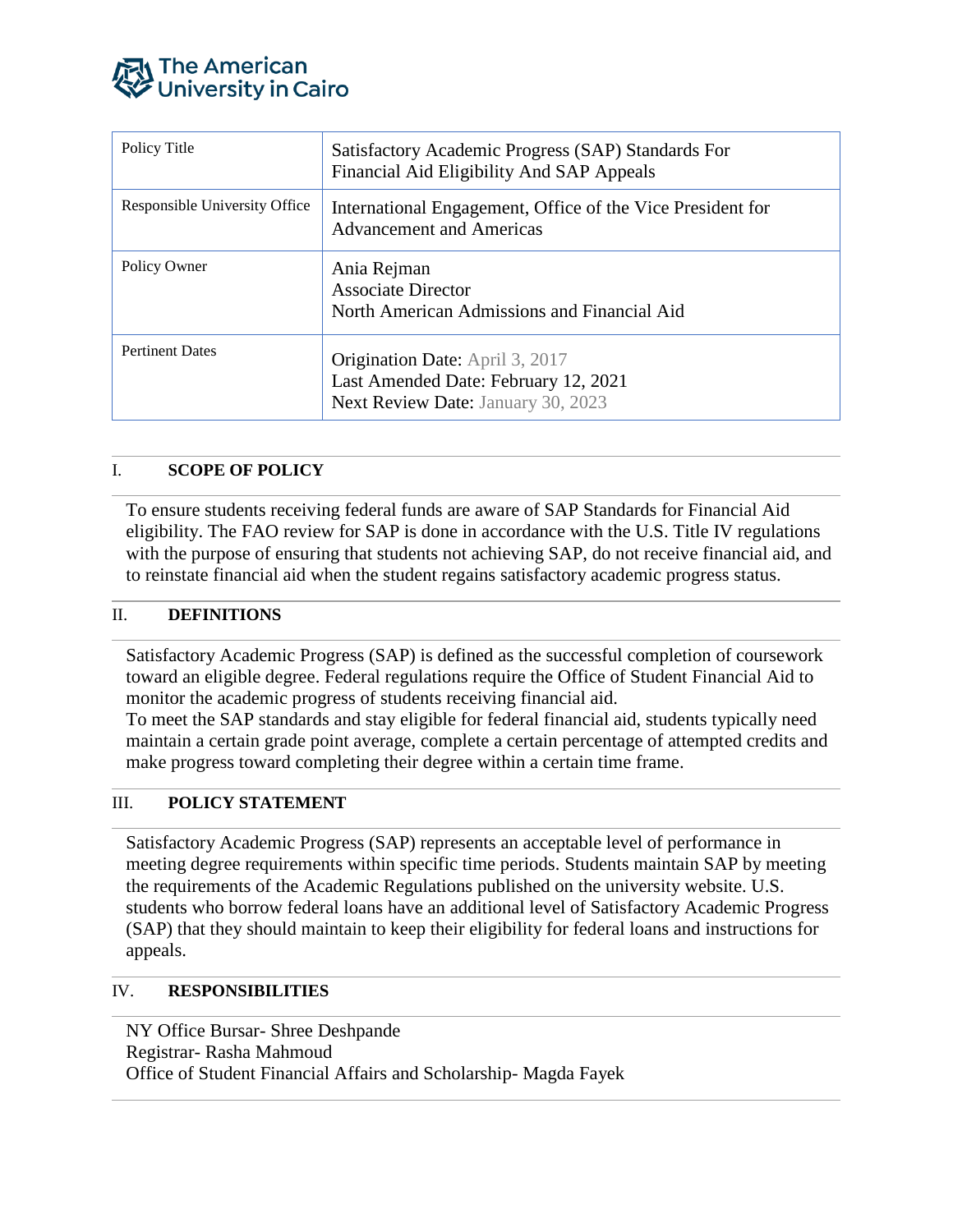# The American **University in Cairo**

## V. **POLICY STANDARDS AND PROCEDURES**

## **Satisfactory Academic Progress (Sap) Standards For Financial Aid Eligibility Satisfactory Academic Progress Overview**:

Satisfactory Academic Progress (SAP) represents an acceptable level of performance in meeting degree requirements within specific time periods. Students maintain SAP by meeting the requirements of the Academic Regulations published on the university website [http://catalog.aucegypt.edu.](http://catalog.aucegypt.edu/) Students are urged to become familiar with the rules and regulations which are available in the catalog. The Registrar's office as well as the Financial Aid Office (for borrowers) evaluates each student's academic progress at the completion of each semester.

Students who are U.S. student loan borrowers have an additional level of SAP which must be reviewed by the Financial Aid Office (FAO) at the end of each semester/payment period and prior to the disbursement of funds. This review is done in accordance with the U.S. Title IV regulations with the purpose of ensuring that students not achieving SAP, do not receive financial aid, and to reinstate financial aid when the student regains satisfactory academic progress status.

### **Title IV Satisfactory Academic Progress Policy**

Title IV SAP (T4 -SAP) is reviewed separately from the academic progress reviews. At the end of each semester the Financial Aid Office reviews borrower's academic transcripts to determine if the student is maintaining satisfactory academic progress. The review includes both qualitative and quantitative elements measuring whether the student can successfully complete the degree program within 150% of the published length of the program.

The reviews are handled for each group of students as follows:

Undergraduate 1<sup>st</sup> year students with no previously attempted post-secondary coursework are considered as meeting SAP for their first semester.

Graduate Students with no transfer coursework being applied to their graduate level transcript are considered as meeting SAP during their first semester.

Continuing Students, Returning Students and Transfer Students have their last semesters transcript reviewed to determine if they are making SAP.

### *Evaluation Based on Qualitative and Quantitative Criteria:*

There are two criteria a student must satisfy in order to be viewed as making T4 -SAP: Qualitative (Grade Point Average), Quantitative (Attempted Credit Threshold) which includes a measurement of the pace on which the student is progressing through their program.

All non-remedial institutional and transfer coursework including repeated courses, attempted by the student regardless of whether or not the student received U.S. Financial aid for the coursework are included in the FAO's SAP review. Repeated courses and courses with grades of Incomplete or Withdrawal are not included in cumulative GPA, are included in the student's attempted credit total for the determination of Pace and Attempted Credit Threshold.

**Qualitative Standard:** The qualitative standard measures whether the student has achieved the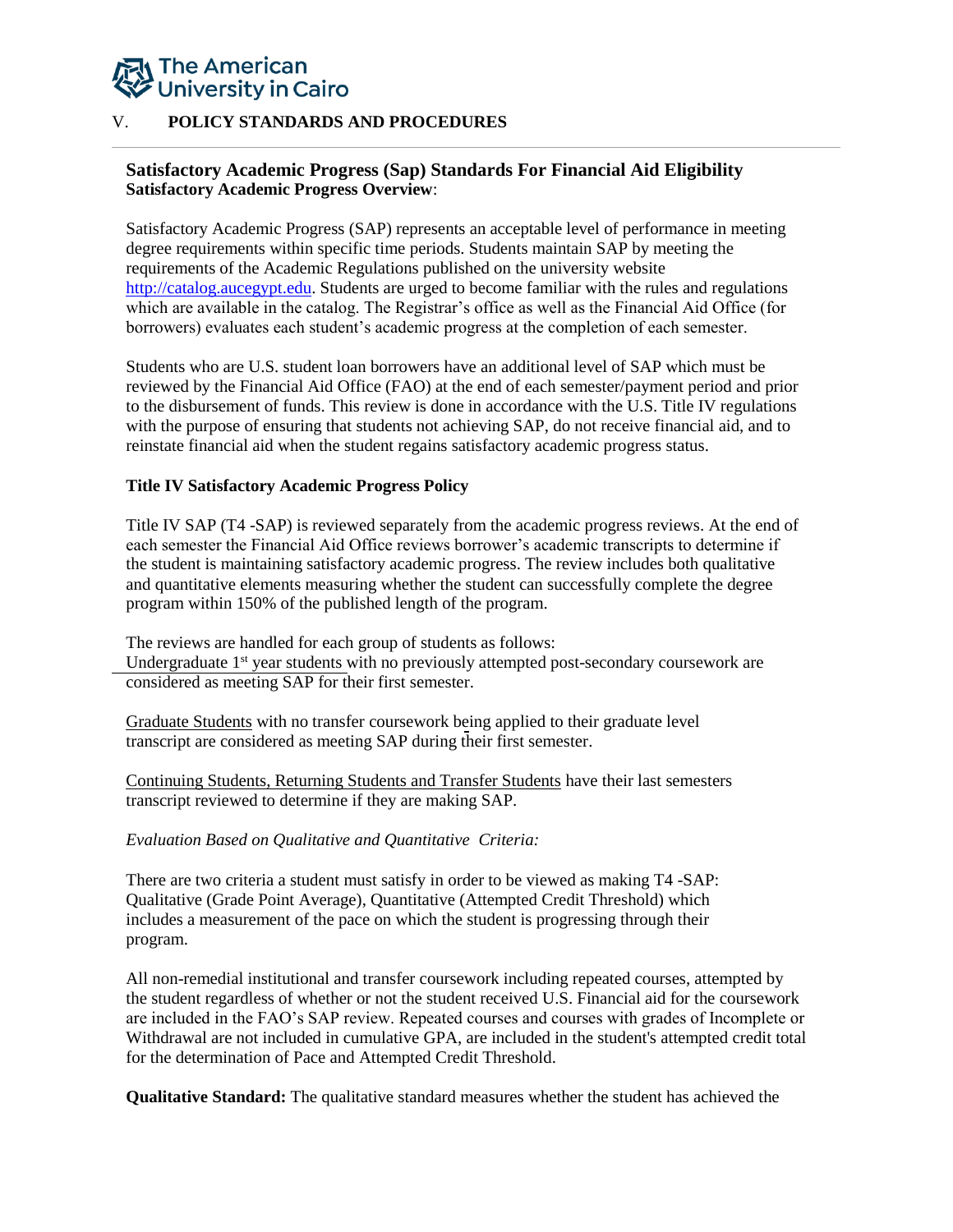# न्। The American<br>�� University in Cairo

minimum cumulative Grade Point Average required to make satisfactory academic progress toward the degree. A student must achieve the grade point average (GPA) at each evaluation, or if a GPA is not an appropriate qualitative measure, a comparable assessment measured against a norm. AUC's students must have achieved a cumulative average of at least a "C". Grades not included in the Grade Point Average are:

| P            | Pass                    |
|--------------|-------------------------|
| $\mathbf F$  | Fail                    |
| I            | Incomplete              |
| S            | Satisfactory            |
| $\mathbf{U}$ | Unsatisfactory          |
| W            | Withdrew                |
| AU           | Audit                   |
| <b>IP</b>    | Incremental/In Progress |

*GPA: Grade Point Average is the quotient obtained by dividing the total quality points by the total quality hours. A "C" Grade Point Average (2.00) is the academic standard required to graduate from the American University in Cairo.*

**Quantitative Standard/Attempted Credit Threshold:** The number of credit hours for which a student may receive U.S. Federal Aid may not exceed 150% of the credit hours required to complete the degree. The quantitative measure evaluates the student's pace of progression through his or her educational program to ensure that the student will complete the program within the maximum timeframe and must provide the measurement of the student's progress at each evaluation.

For an undergraduate program, measured in credit hours, the maximum timeframe cannot be longer than 150 percent of the publish length of the educational program, as measured in credit hours.

For graduate program, the maximum timeframe cannot be longer than 150 percent of the publish length of the educational program, as measured in credit hours. Full-time Egyptian graduate students take three courses or nine credit hours per semester and can take up to six credits in the summer. International students may take up to four courses or 12 credit hours per semester. Most graduate programs require 24 credit hours of coursework and a thesis. Some programs allow students to take two courses (three in the case of economics) as an alternative to the thesis. The MBA requires a minimum of 33 and a maximum of 48 credit hours. Generally, students who take a full load every semester can complete the requirements in two academic years, or in three semesters and a summer. Students taking more than 9 credits hours per semester can finish in a shorter time. Part-time students may take up to five years (six years in the case of MBA) to complete their program requirements.

The pace of progression is calculated by dividing the cumulative course credits that the student has successfully completed by the cumulative course credits that the student has attempted at each point of evaluation. Students are subject to a pace of progression rate of 66.67%.

# **Consequences of Failure to Maintain T-4 SAP**

*Warning Status: The* first time an SAP review finds the student has not maintained T4 -SAP, the student is given the status of "Financial Aid Warning" and may continue to receive one U.S.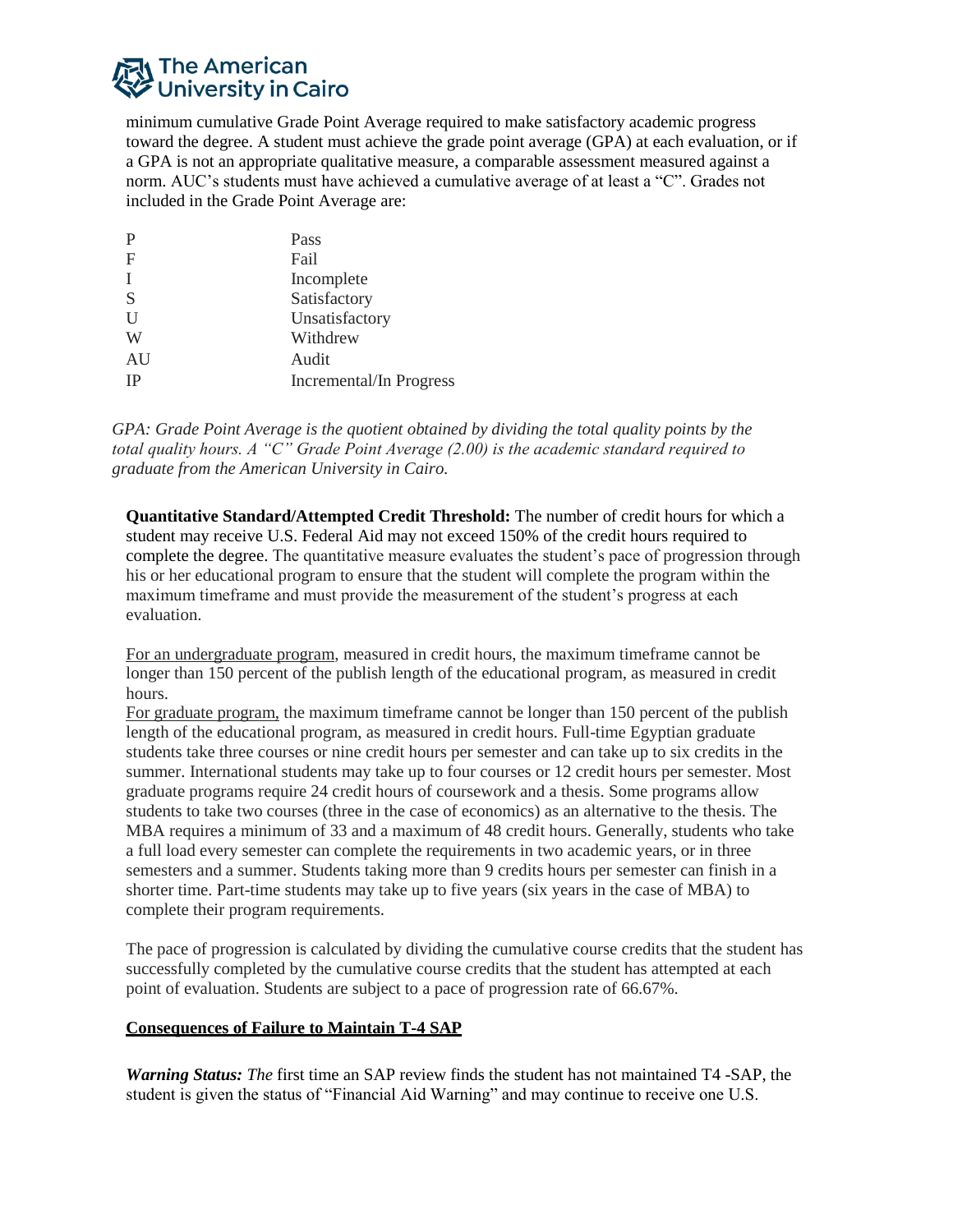# न्। The American University in Cairo

federal loan disbursement. However, the student is expected to meet the minimum standards (2.0 GPA and a minimum 66.67% overall completion rate) by the end of the warning semester in order to continue to receive financial aid. Failure to meet the minimum standards after a warning semester results in termination of eligibility for Direct Loans.

**Termination of Eligibility** the Financial Aid Office will send the student written notification (in most cases by email) that their eligibility for Direct Loans has been terminated in the following cases:

- Students that fail to meet the requirements of the warning or probation status.
- Students that may be readmitted or a first-time applicant whose prior coursework is below the minimum SAP threshold, and thus ineligible for U.S. Federal aid unless the student submits a successful appeal.
- Students that have exceeded the maximum time frame limits for the degree.

# **Financial Aid SAP Appeal Process:**

In some cases, students whose aid eligibility has been terminated may apply for reinstatement on a probationary basis by submitting a Satisfactory Academic Progress Appeal in writing to Ania Rejman at arejman@aucegypt.edu.

- Death of a relative
- Personal injury or illness
- Other extraordinary circumstance
- Documentation that the standards are now being met.

Students receiving aid on a probationary basis may be required during the probation period and subsequent semesters to maintain compliance with an academic plan developed with their academic advisor during the appeal process.

Appeal results will be determined and communicated to the student within approximately 14 days after the appeal has been received. Students submitting an SAP Appeal will be responsible for all financial obligations made to the University, regardless of whether this appeal is approved or denied.

Students who have their aid eligibility suspended after a probationary period may re-appeal and receive probationary eligibility status again only if NEW extenuating circumstances which are unique from the previous appeal can be documented as existing and now resolved.

Students whose current appeal has been denied are encouraged to submit an appeal for a future term only if there is significant improvement in performance since the previously denied appeal and they appear able to meet Satisfactory Academic Progress standards within their maximum timeframe.

## **APPEALS INSTRUCTIONS FOR FEDERAL FINANCIAL AID SATISFACTORY ACADEMIC PROGRESS**

Students who receive a letter terminating their eligibility for U.S. Direct Loans due to lack of Satisfactory Academic Progress must submit a written letter of appeal directly to the Federal Financial Aid office. Letters must be submitted to the following email address: arejman@aucegypt.edu